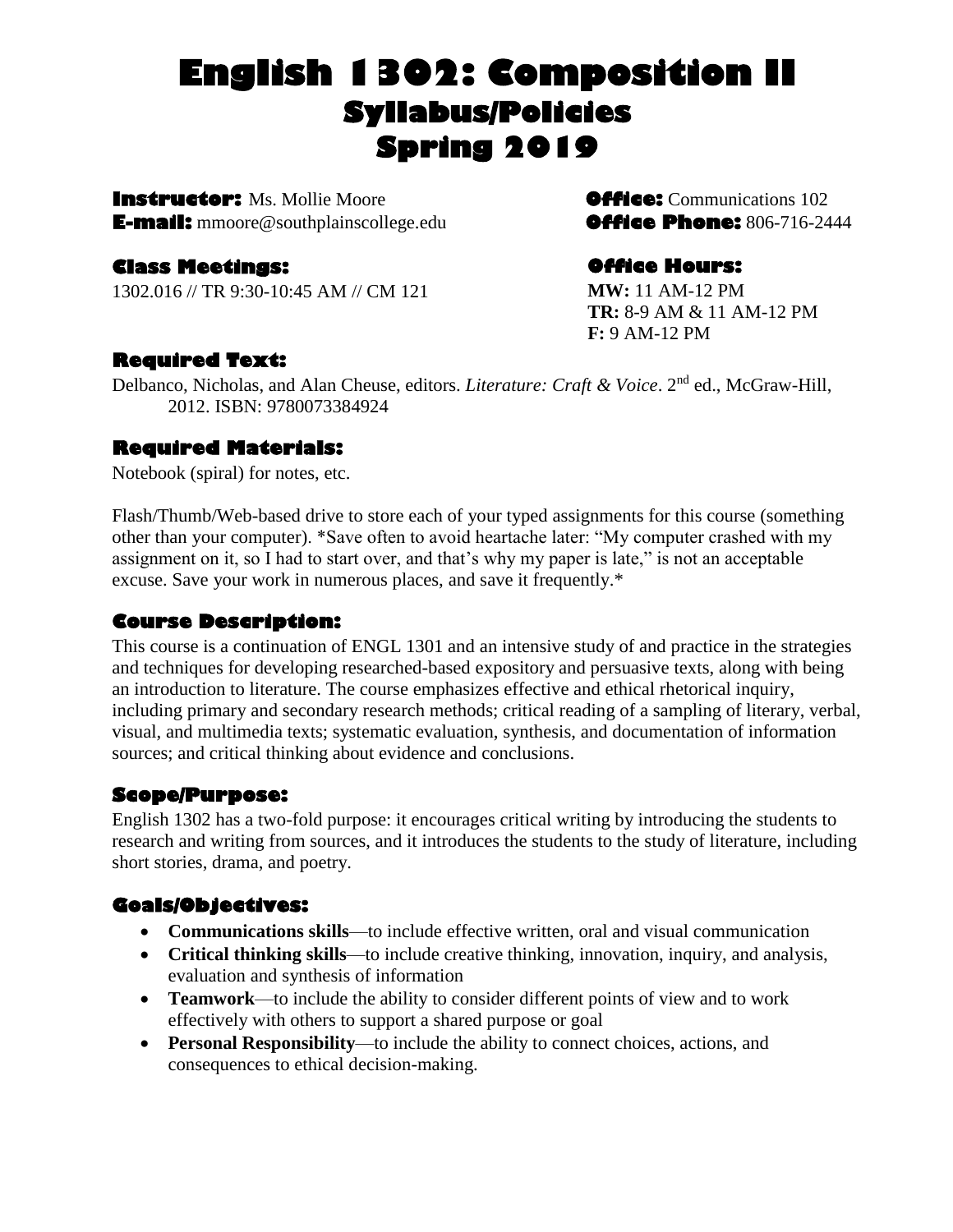**Outcomes:** Upon successful completion of this course, students will:

- 1. Demonstrate knowledge of individual and collaborative research processes.
- 2. Develop ideas and synthesize primary and secondary sources within focused academic arguments, including one or more research-based essays.
- 3. Analyze, interpret, and evaluate a variety of texts for the ethical and logical uses of evidence.
- 4. Apply critical thinking to the study of literature and write essays which demonstrate that critical thinking.
- 5. Use edited American English to write in a style that clearly communicates meaning, builds credibility, and inspires belief or action.
- 6. Apply the conventions of style manuals for specific academic disciplines (e.g., APA, CMS, MLA, etc.)
- 7. Read and view videos of works of literature; analyze the use of literary devices (plot, point of view, theme, characterization, setting, symbolism, tone, etc.); participate in class discussions of the readings; and be tested over their understanding of the readings and lectures through quizzes, examinations, and/or written assignments.

#### **Grades:**

| <b>Fiction Card Reports</b>      | 10% |
|----------------------------------|-----|
| <b>Poetry Card Reports</b>       | 10% |
| $Essay \#1$                      | 10% |
| Essay #2 R. Draft Exam           | 5%  |
| Essay $#2$                       | 15% |
| R.P. Outline Exam                | 5%  |
| R.P. Rough Draft Exam            | 10% |
| <b>Research Paper Final copy</b> | 25% |
| Final                            | 10% |
|                                  |     |

Total 100%

**Grading Scale:** 

A (Superior): 100-90% B (Good): 89-80% C (Average): 79-70% D (Poor): 69-60% F (Unacceptable): 59-50%

### **Evaluation:**

Essays and writing assignments will be evaluated according to the following general criteria:

- Use of the conventions of standard grammar.
- Use of the appropriate pattern of development for the assignment.
- Use of the principles of unity and coherence.
- Use of logical, factual arguments to advance a precise, concise, and sophisticated thesis that meets the intent of the assigned essay.

\* Specific assignment requirements will be posted to Blackboard and discussed in class. \*\* All formal essays will be turned-in to Blackboard through the Turnitin Program. We will discuss this in class.

**Methods of Evaluation:** All assignments must be completed and turned in at the *beginning* of the class period identified on this syllabus unless otherwise noted. Major-assignment deadlines are **firm**. Failure to turn in an assignment on time can result in a grade of  $0/F$  for the assignment. If you are absent, you are still responsible for turning in assignments on time, especially essays or essay components. In some cases, essays will be penalized for each day late, if the student discusses the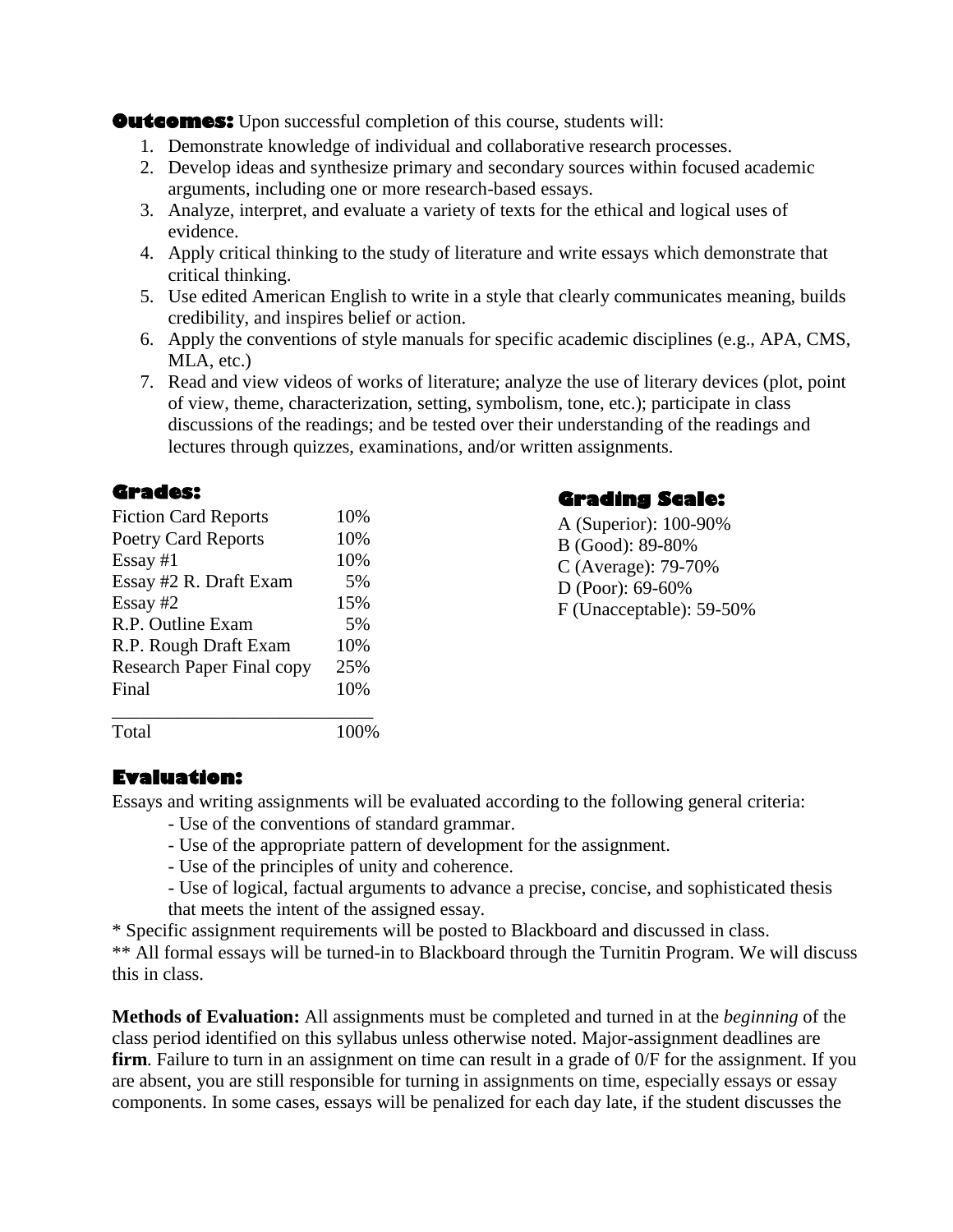situation with the instructor. More information will be given at a later date. Numerical grades are assigned for convenience in averaging grades only.

In addition to the scheduled essays and exams, announced and unannounced daily exercises/journals will be given throughout the semester. There will be no make-ups for daily exercises. A student must be present to receive credit for these daily grades.

**Evaluation Standards:** Essays and writing assignments will be evaluated according to the following criteria: (1) accuracy of content, (2) use of the conventions of standard grammar, (3) use of the appropriate method of development for the assignment, (4) use of the principles of unity and coherence, and (5) use of logical, factual arguments to advance the thesis of the assignment. Specific assignment requirements will be posted to Blackboard.

\*Note: In college, a "C" is an average paper; it does not have anything "wrong" with it; it fulfills the assignment; it simply does not move beyond the average.\*

#### **Absence Policy:**

Any student who misses more than 4 class sessions (2 weeks) could be dropped with a grade of "X." If the student is failing, due to poor work or missing assignments, the student could be assigned a grade of "F." An absence is defined as failing to attend class, missing 15 or more minutes of class, or leaving class without the instructor's approval. Whenever possible, students should let the instructor know about expected absences as soon as possible (before the class meeting if at all possible).

Additionally, a student accrues an absence each time he or she accumulates a total of three tardies. **A tardy is defined as being more than 10 minutes late OR leaving class for any reason during the designated class time.** PLEASE take care of any personal business between classes. It is considered impolite to leave a class while it is in session (even when doing group or individual work).

Because this is a student-oriented class, regular attendance is crucial to understanding. With each absence, your card report grades will be impacted. If you are not prepared for workshop assignments, you may be asked to leave class and will be given an absence. If you must be absent, be sure to check Blackboard and check with another class member for any changes in the syllabus so that you can be prepared for the next class meeting. You will still be responsible for the material you have missed and for the upcoming material for the next class. "I was absent, so I didn't know that was due," is not an acceptable excuse.

#### **Student Responsibilities:**

Students are expected to

- 1. Be on time and regularly attend class
- 2. Be responsible for the learning process, including preparation for class, such as reading and homework; participation in class discussions, including asking relevant questions; getting assignments and/or notes if absent; and accepting responsibility for not understanding an assignment or failing an assignment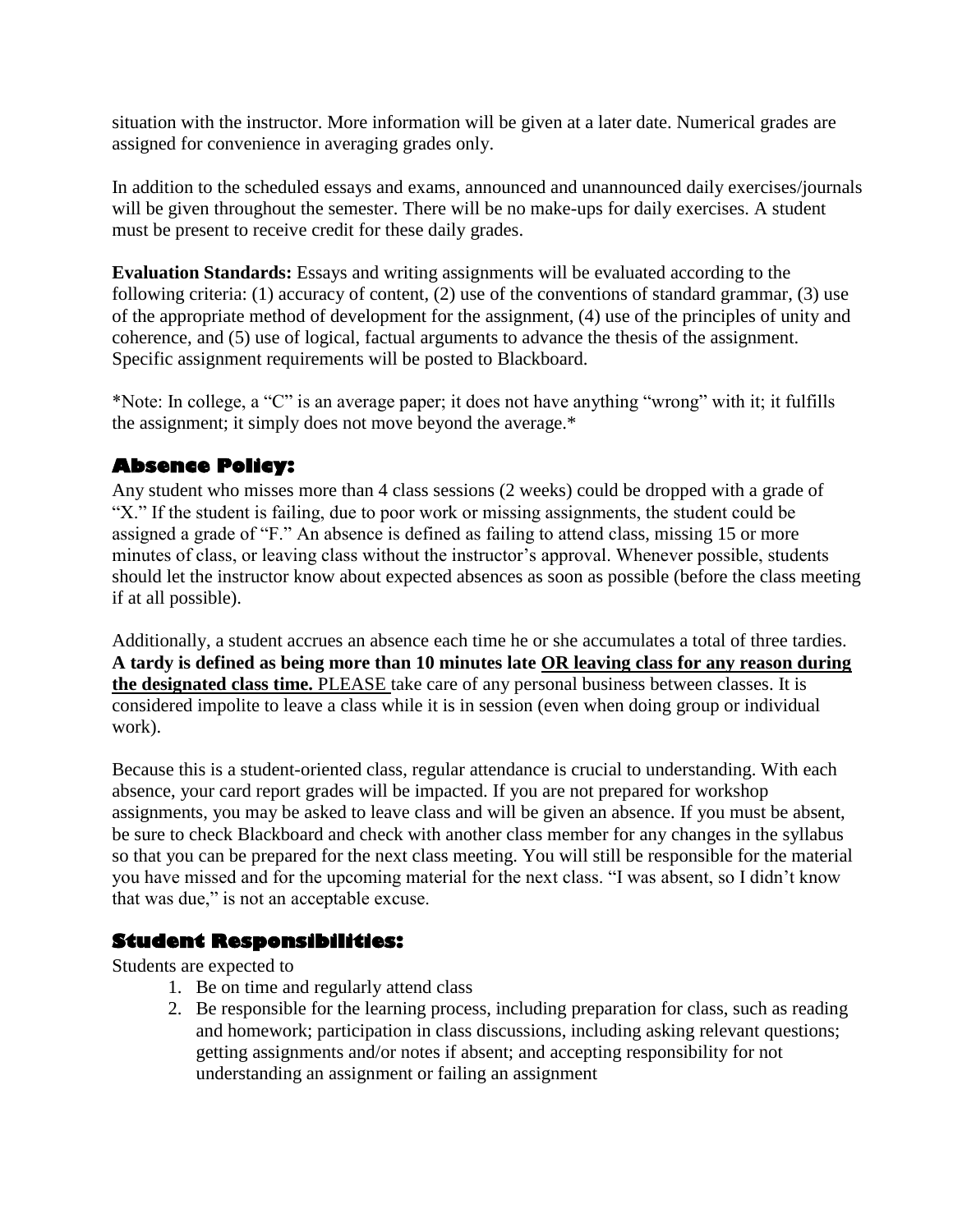- 3. Be responsible for having an appropriate attitude and using appropriate language in academic environments; not use condescending, inflammatory, threatening, or profane rhetoric, whether verbally or in written form, in academic environments
- 4. Have respectful behavior toward instructor and classmates in order to contribute to the atmosphere necessary for learning
- 5. Be responsible for courteous actions to others, especially by putting away cell phones and other distractions while in class
- 6. Be responsible for writing down all grades and applying them to the grading scale used for the class, which is shown in the course's policy statement/syllabus
- 7. Submit all assignments in accordance with due dates, formats, and requirements
- 8. Avoid all forms of cheating and plagiarism on all assignments, including improper collaboration
- 9. Ask questions when something is unclear.

#### **Professionalism and Preparedness:**

Being prepared means that the student has carefully read all required readings and completed any out-of-class writing assignments. All actions and words should reflect kindness and respect for both the instructor and all other students. Disruptive behavior is not restricted to behavioral issues alone; it can include interruptions from cell phones, iPods/mp3 players, sidebar conversations, or beeping watches. None of these behaviors is conducive to the environment we hope to promote this semester.

#### **Contacting the Instructor:**

The best way to reach me is through email (given above). Although I cannot guarantee that I will respond to your messages right away, I do check my email frequently. Please realize that if you email me after 5 PM, I cannot guarantee a response that night. Weekend responses may be slower or delayed until the next school day. Your SPC email is considered an official form of communication between you and me, so it is extremely important that you check your SPC email regularly.

If you have any questions or concerns about the class or your performance in the class, please do not hesitate to set up an appointment with me during office hours or write an email to me. I would rather hear about your concerns early in the semester when we still have time to work together, rather than at the end of the class when it is too late for me to help you. Also, if you have any special accommodations please let me know of your needs as soon as possible.

After I hand back graded essays, you must wait 24 hours before you can discuss your grade with me. This time should be spent reading and processing my comments. I am happy to explain my comments and grading rubric and to answer any questions that you may have, but I require that all students let 24 hours pass before contacting me regarding essay grades.

#### **Academic Integrity—Plagiarism/Cheating:**

"It is the aim of the faculty of South Plains College to foster a spirit of complete honesty and a high standard of integrity. The attempt of any student to present as his or her own any work which he or she has not honestly performed is regarded by the faculty and administration as a most serious offense and renders the offender liable to serious consequences, possibly suspension" (*SPC General Catalog*, p. 23). "Complete honesty is required of the student in the presentation of any and all phases of course work. This applies to quizzes of whatever length as well as to final examinations,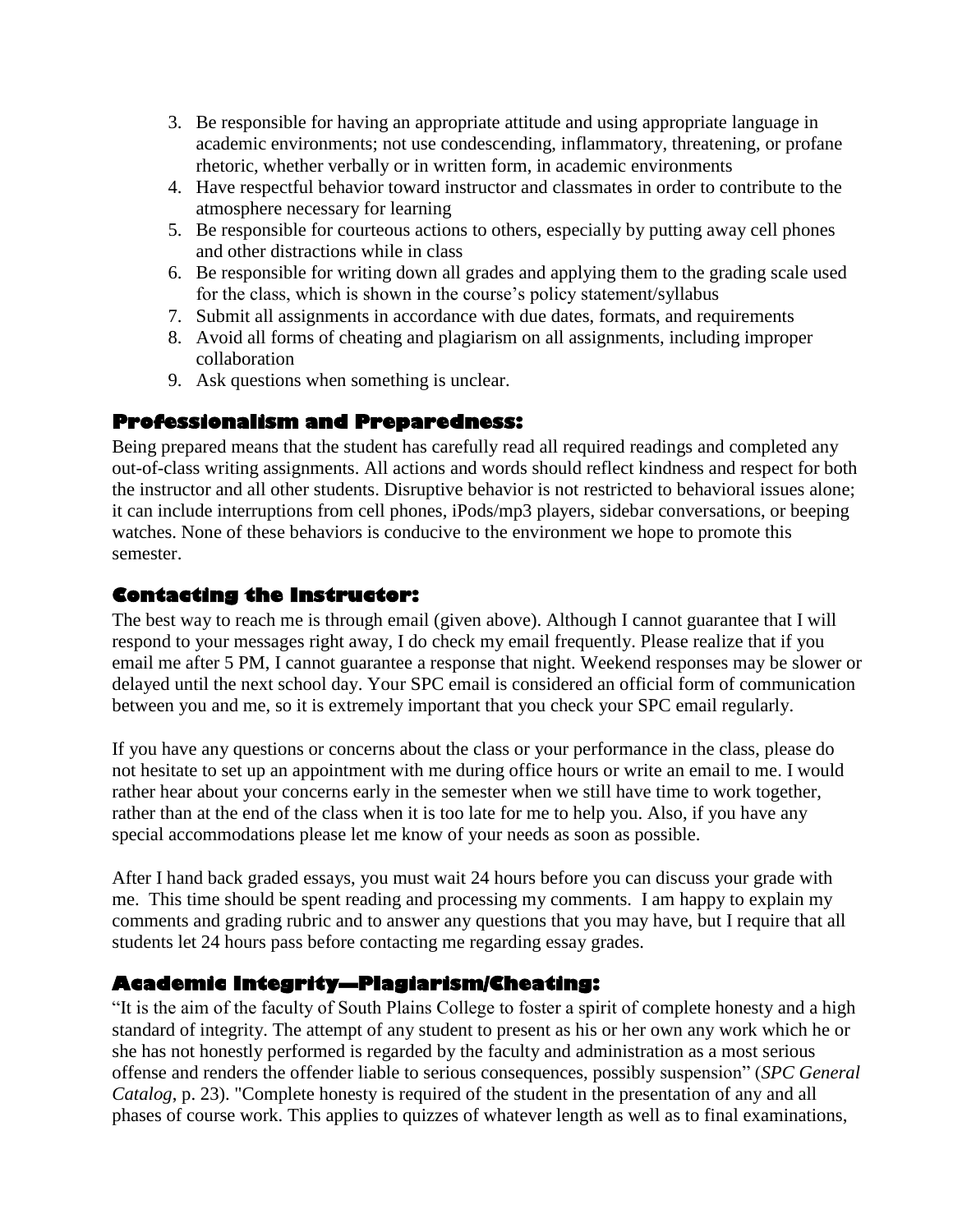to daily reports and to term papers" (*SPC General Catalog*, p. 23). Students should consult the *General Catalog* on p. 23 for the college's detailed policies on plagiarism and cheating. Failure to comply with these policies will result in an F for the assignment and can result in an F for the course if circumstances warrant.

#### **Students with Disabilities:**

Students with disabilities, including but not limited to physical, psychiatric, or learning disabilities, who wish to request accommodations in this class should notify the Disability Services Office early in the semester so that the appropriate arrangements may be made. In accordance with federal law, a student requesting accommodations must provide acceptable documentation of his/her disability to the Disability Services Office. For more information, call or visit the Disability Services Office at Levelland (Student Health & Wellness Office) 806-716-2577, Reese Center (Building 8) 806-716- 4675, or Plainview Center (Main Office) 806-716-4302 or 806-296-9611.

#### **Statement of Nondiscrimination:**

It is the policy of this instructor not to discriminate on the basis of age, color, disability, ethnicity, gender, national origin, race, religion, sexual orientation, or veteran status.

#### **Statement of Diversity:**

In this class, the instructor will establish and support an environment that values and nurtures individual and group differences and encourages engagement and interaction. Understanding and respecting multiple experiences and perspectives will serve to challenge and stimulate all of us to learn about others, about the larger world, and about ourselves. By promoting diversity and intellectual exchange, we will not only mirror society as it is, but also model society as it should and can be.

### **Campus Concealed Carry:**

Texas Senate Bill - 11 (Government Code 411.2031, et al.) authorizes the carrying of a concealed handgun in South Plains College buildings only by persons who have been issued and are in possession of a Texas License to Carry a Handgun. Qualified law enforcement officers or those who are otherwise authorized to carry a concealed handgun in the State of Texas are also permitted to do so. Pursuant to Penal Code (PC) 46.035 and South Plains College policy, license holders may not carry a concealed handgun in restricted locations. For a list of locations, please refer to the SPC policy at: [\(http://www.southplainscollege.edu/human\\_resources/policy\\_procedure/hhc.php\)](http://www.southplainscollege.edu/human_resources/policy_procedure/hhc.php). Pursuant to PC 46.035, the open carrying of handguns is prohibited on all South Plains College campuses. Report violations to the College Police Department at 806-716-2396 or 9-1-1.

**Note:** The instructor reserves the right to modify the course syllabus and policies, as well as notify students of any changes, at any point during the semester.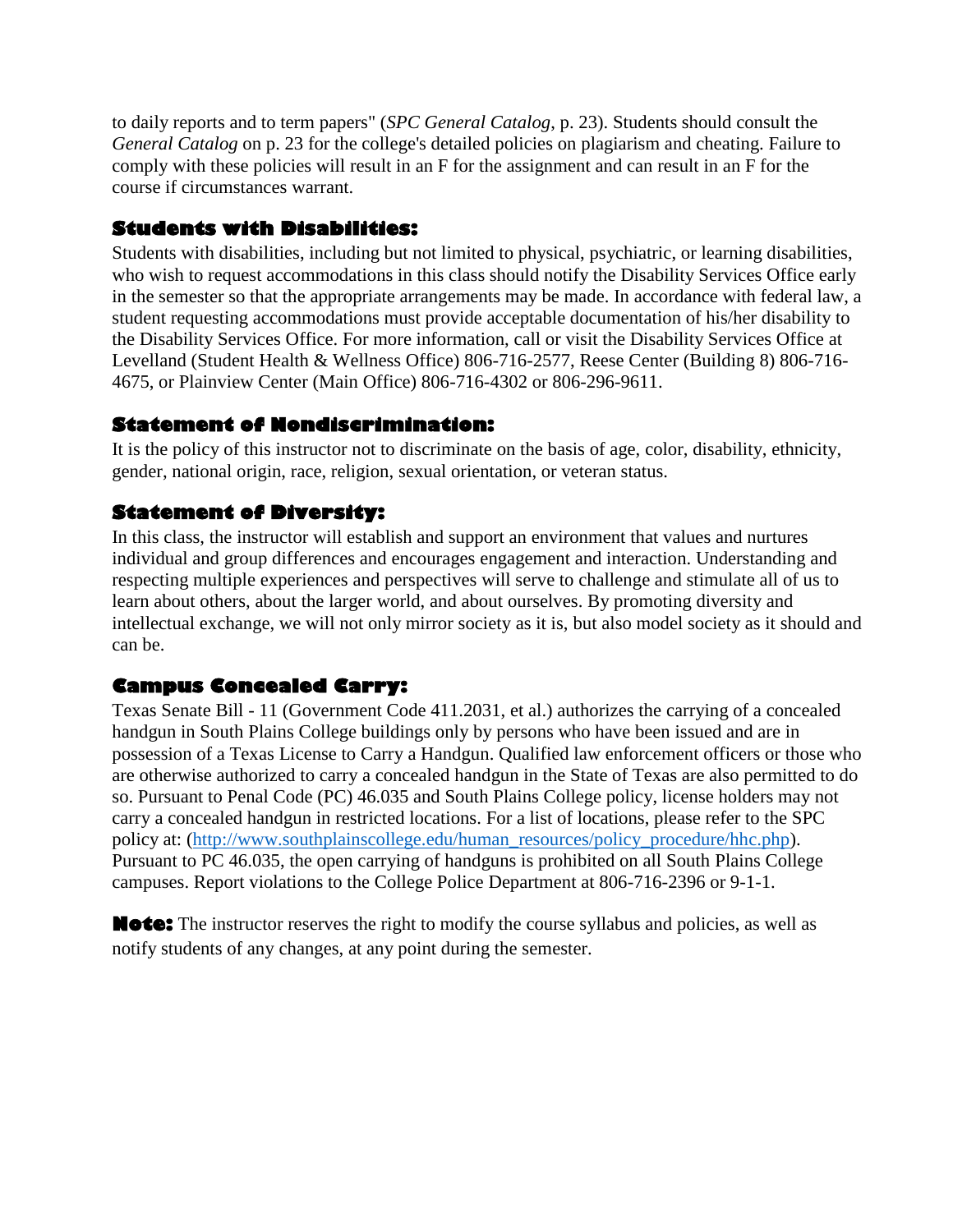## **Class Schedule**

T 1/15: Introductions // Syllabus // Expectations

R 1/17: Introductions // Syllabus // Expectations

T 1/22: Explanation of Assignments // Critical Thinking, Reading, and Writing

- Chapter 1: Reading and Writing Today (2-19)
	- o "San Francisco" by Amy Hempel (17)

R 1/24: Academic Reading and Writing about Literature

- Chapter 2: Writing from Reading (20-31)
	- o "Rapture" by Anton Chekhov (21-22)
- Chapter 4: Writing Across the Curriculum (64-95)
	- o "Stopping by Woods on a Snowy Evening" by Robert Frost
	- o "The Garden of Love" by William Blake
- Card Report Assignment Sheets
- Essay #1 Assignment Sheet

T 1/29: Crash Course on Elements of Fiction

- Chapter 3: Developing and Argument (32-63)
	- o "Shirt" by Robert Pinsky (35)
- Chapter 6: Reading a Story for its Elements (138-151)
	- o "A&P" by John Updike (141-145)
	- o "The Story of an Hour" by Kate Chopin (150-151)
- Chapter 7: Writing About Fiction (160-185)
- R 1/31: Plot & Character in Fiction
	- o "Araby" by James Joyce (199-203)
	- o "The Jilting of Granny Weatherall" by Katherine Anne Porter (260-266)

**Week 4**

- T 2/5: Setting & Point of View in Fiction
	- o "The Cask of Amontillado" by Edgar Allan Poe (291-296)
	- o "A Rose for Emily" by William Faulkner (322-328)
- R 2/7: Language, Tone, Style & Theme in Fiction
	- o "The Yellow Wallpaper" by Charlotte Perkins Gilman (363-372)
	- o "Two Kinds" by Amy Tan (374-383)

**Week 2**

**Week 3**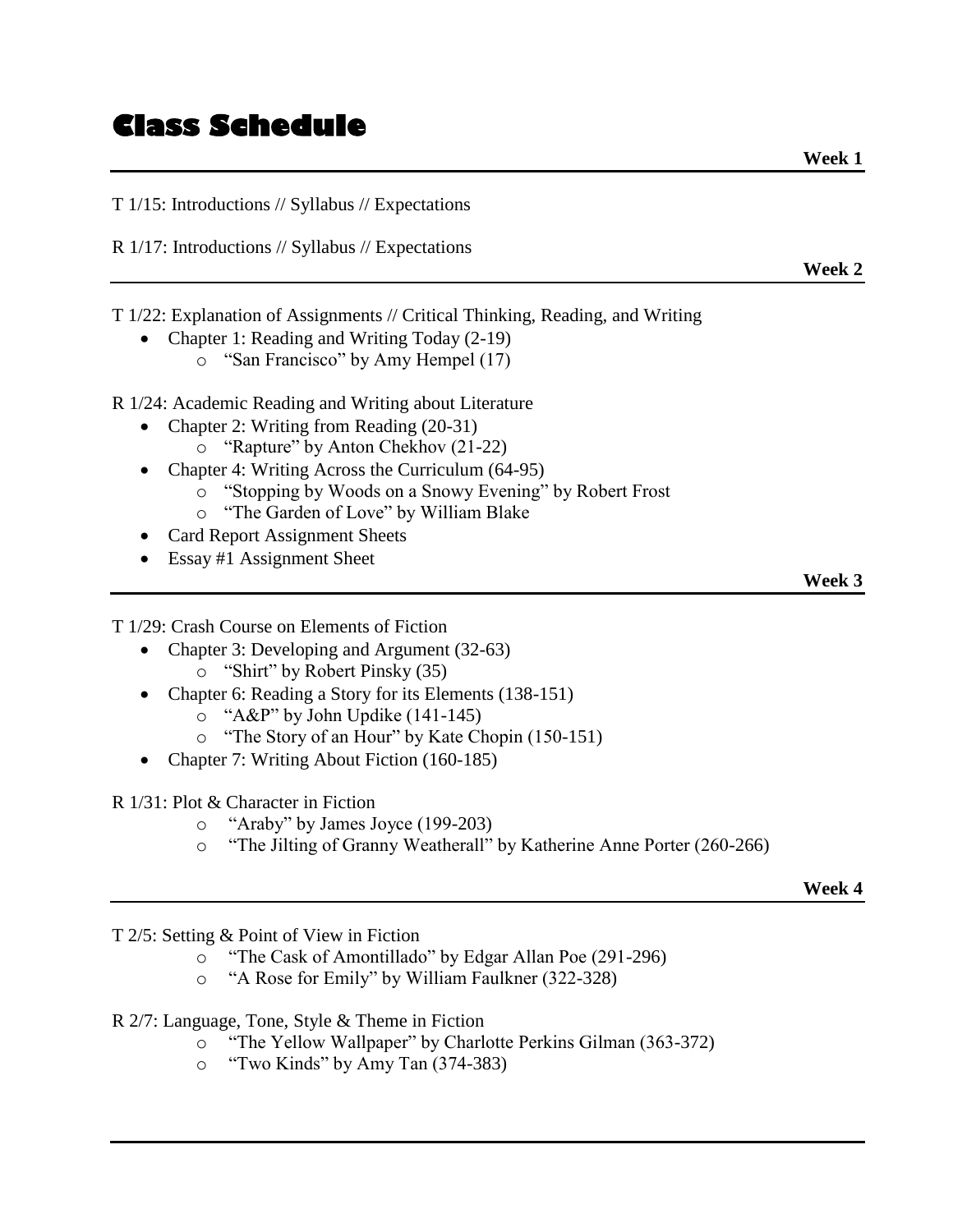T 2/12: Symbolism & Regionalism in Fiction

- o "The Things They Carried" by Tim O'Brien (424-438)
- o "A Good Man Is Hard to Find" by Flannery O'Connor (492-501)

R 2/14: Essay #1 & Fiction Card Reports Party

- Essay #1 DUE
- Fiction Card Reports DUE
- Essay #2 Assignment Sheet

**Week 6**

T 2/19: Crash Course on Elements of Poetry

- Chapter 17: Reading a Poem in Its Elements (560-575)
	- o "The Museum of Stones" by Carolyn Forché (563)
	- o "My mistress' eyes are nothing like the sun" by William Shakespeare (568)
	- o "O my luve's like a red, red rose" by Robert Burns (570)
	- o "Those Winter Sundays" by Robert Hayden (571)
	- o "A Fragment" by Sappho (573)
	- o "I Wandered Lonely As a Cloud" by William Wordsworth (575)
- Chapter 18: Writing About Poetry (582-604)
- R 2/21: Words in Poetry
	- o "What the Living Do" by Marie Howe (628-632)
	- o "Ode on a Grecian Urn" by John Keats (632-635)
	- o "Dover Beach" by Matthew Arnold (642-643)
	- o "The Fish" by Elizabeth Bishop (647-650)

**Week 7**

T 2/26: Voice in Poetry

- o "After" by Stephen Dunn (664-667)
- o "The Death of the Ball Turret Gunner" (668-670)
- o "My Papa's Waltz" by Theodore Roethke (670-672)
- o "Daddy" by Sylvia Plath (680-684)
- o "Richard Cory" by Edwin Arlington Robinson (701-703)
- R 2/28: Imagery & Symbolism in Poetry
	- o "Tree" and "Button" by Jane Hirshfield (712-716)
	- o "In a Station of the Metro" by Ezra Pound (719-720)
	- o "The Red Wheelbarrow" by William Carlos Williams (722-724)
	- o "Musee des Beaux Arts" by W. H. Auden (728-730)
	- o "Songs of Innocence: The Chimney Sweeper" by William Blake (736-737)
	- o "Songs of Experience: The Chimney Sweeper" by William Blake (738-739)
	- Research Paper Topics Sign Up OPEN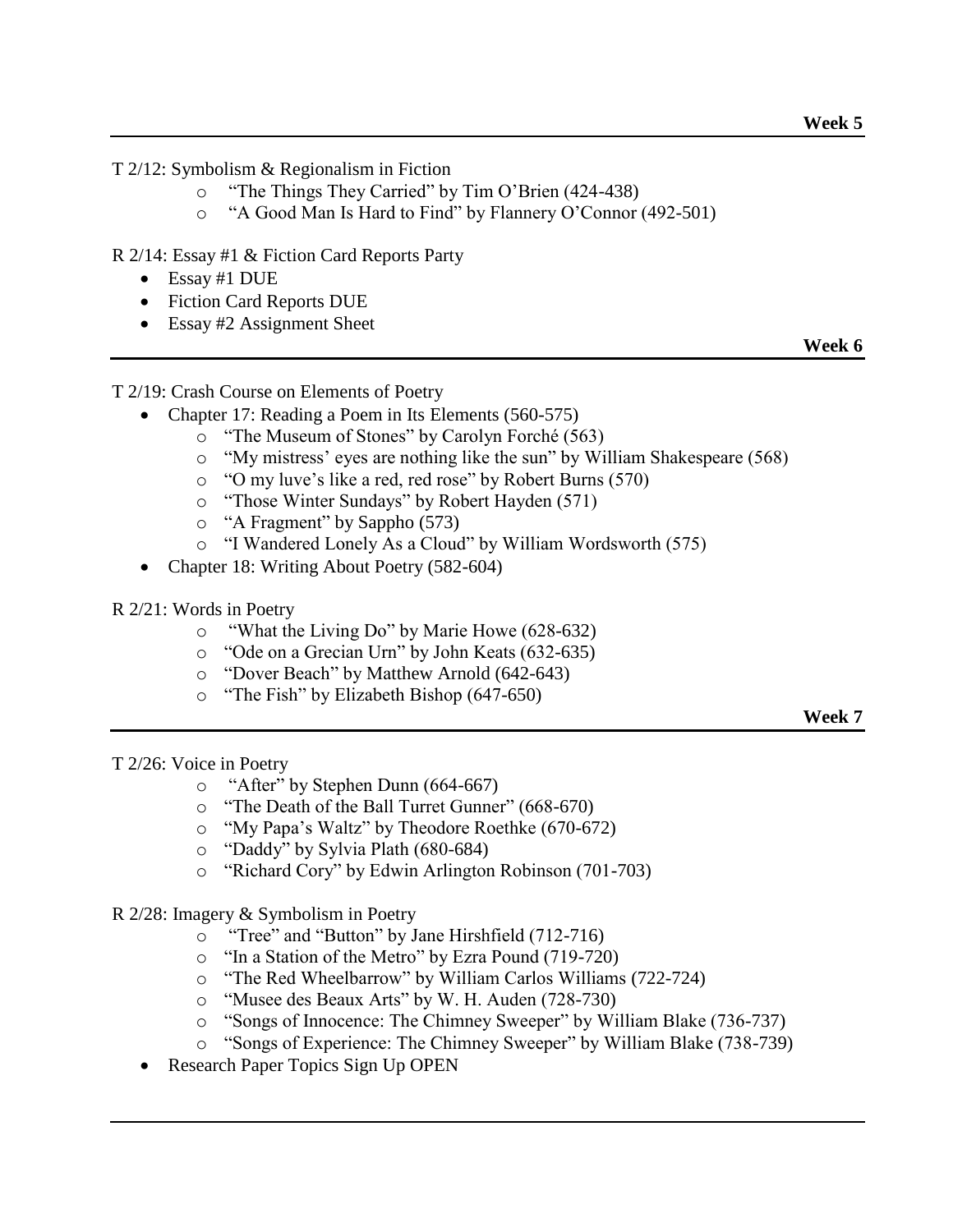T 3/5: Poetry Card Reports Party & Rough Draft Exam (meet in Library computer lab!!!)

- Poetry Card Reports DUE
- Essay #2 Rough Draft Exam
- Research Paper Topics Sign Up CLOSED

R 3/7: Essay #2 Revision Workshop + MLA Workshop Session #1



- Essay #2 DUE
- Chapter 5: Writing the Research Paper (96-136)
	- o "The Dream Keeper" by Langston Hughes (96 &108)
		- o "Harlem (Dream Deferred)" by Langston Hughes (108)
- Research Paper Assignment Sheet

R 3/21: Library Introduction and Instruction (meet in the library computer lab)

**Week 10**

T 3/26: Annotated Bibliography DUE (meet in the library computer lab)

R 3/28: Research Paper Outline Exam (meet in TBA computer lab)

**Week 11**

T 4/2: MLA Workshop Session #2 (meet in the library computer lab)

R 4/4: Research Paper Rough Draft Exam (meet in the library computer lab)

**Week 12**

T 4/9: Research Paper Revision Workshop

R 4/11: Research Paper Peer Review